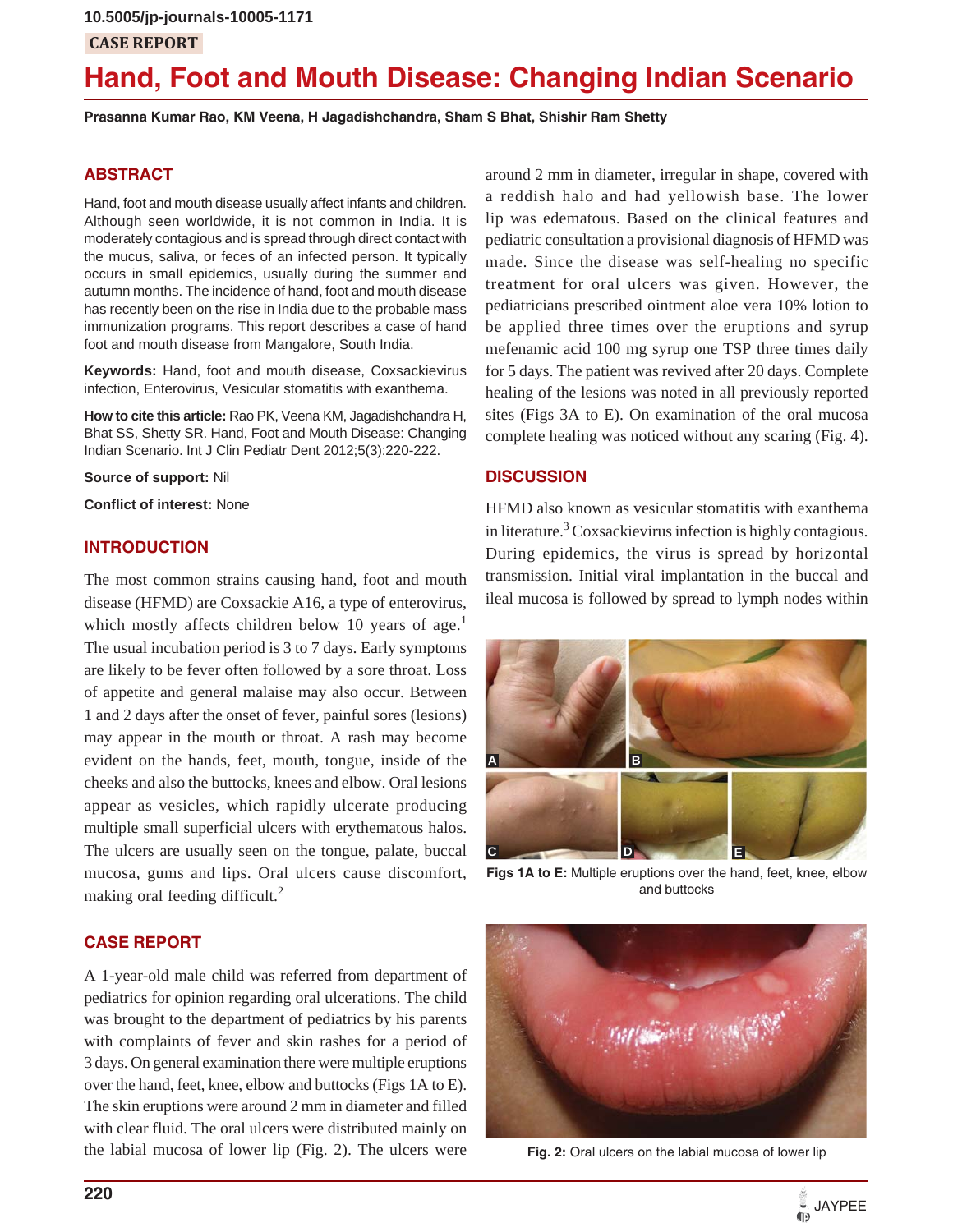

**Figs 3A to E:** Complete healing of the lesions over the hand, feet, knee, elbow and buttocks



**Fig. 4:** Healing of oral ulcers without any scaring

24 hours. Oral lesions begin as erythematous macules that evolve into 2 to 3 mm vesicles on an erythematous base. The vesicles may involve the palate, buccal mucosa, gingiva, lip and tongue. The vesicles are rarely observed because they rapidly become ulcerated. They are painful and may interfere with mastication and feeding. In 44% of the cases, tongue involvement is reported. $4$  Viremia rapidly ensues, with spread to the oral mucosa and skin. After a week, neutralizing antibody levels increase and the virus is eliminated<sup>5</sup>

There is no normal enteric virus flora. Usually only one type of enterovirus multiplies within the intestine of an individual at any given time. Polio vaccination has eliminated polio viruses from the gut, thereby increasing the chances of coxsackie viral and echoviral infections. It is possible that the emergence of HFMD in India may be related to the mass polio vaccination. However, a firm conclusion can be made in this regard only after studying a large number of cases of HFMD over a period of time.<sup>6</sup> It is uncommon in adults, but those with immune deficiencies are very susceptible. HFMD is not to be confused with footand-mouth disease (also called hoof-and-mouth disease),

which is a disease affecting sheep, cattle and swine, and which is unrelated to HFMD.

The first major outbreak of HFMD occurred in Sarawak, Malaysia in 1997 in the Asia Pacific region.<sup>7</sup> The largest outbreak of HFMD occurred in eastern part of India in 2007, where about 38 cases of HFMD in and around Kolkata was reported.<sup>8</sup>

Complications like dehydration, meningoencephalitis, myocarditis, pulmonary edema, and death occasionally occurs in children with HFMD.<sup>9</sup> Viral meningitis causes fever, headache, stiff neck or back pain. Some patients may need to be hospitalized for a short time. Complications from the virus infections that cause HFMD are not common, but if they do occur, medical care should be given.

Patients may first consult a dermatologist due to prominent skin manifestations of HFMD. Oral lesions of HFMD can be easily misdiagnosed as aphthous ulcers, varicella or herpangina. However, varicella rarely presents with oral lesions and the skin lesions are more concentrated on the trunk, rarely affecting the palms and soles. Herpangina is a viral infection of children caused by a type A coxsackie virus which presents with similar types of oral ulcers but are more extensive involving the tonsils, pharyngeal mucosa, soft palate and the posterior part of buccal mucosa.<sup>2</sup>

Treatment includes the topical application of anesthetics and viscous lidocaine or diphenhydramine for painful oral ulcers. Antipyretics may be used to manage fever, and analgesics may be used to treat arthralgias. Low-level laser therapy has also shortened the duration of painful oral ulcers.10

#### **CONCLUSION**

Increased awareness about vaccination in a developing nation like India and vaccinization program at the grass root levels have eradicated certain lethal diseases. At the same time viral disorders previously unreported in Indian population are now being diagnosed more often. Thus, pediatric dentist or a general dental practitioner needs to be aware of such disease for timely diagnosis and prompt treatment.

#### **REFERENCES**

- 1. Saoji VA (vsaoji@hotmail.com). Hand, foot and mouth disease in Nagpur. Indian J Dermatol Venereol Leprol 2008 Mar-Apr;74(2):133-135.
- 2. Sterling, JC. Virus infections. In: Burns, T.; Breathnach, S.; Cox, N.; Griffiths, C. Rook's textbook of dermatology. 7th ed. Oxford: Blackwell Science; 2004. p. 1-83.
- 3. Buchner A, Mlinek A. Hand foot and mouth disease in children in Israel. Harefuah 1973 Mar 15;84(6):321-322.